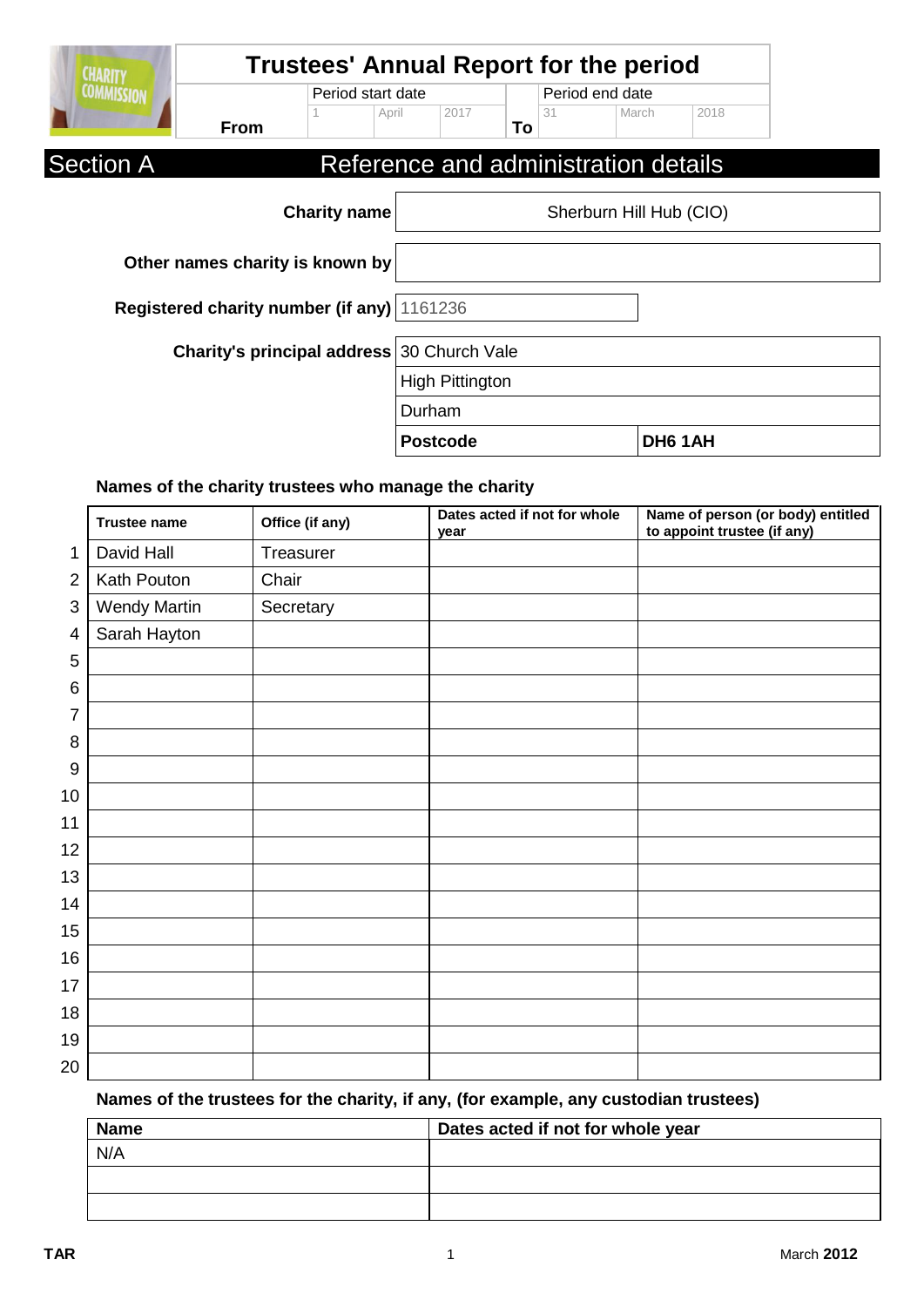## **Names and addresses of advisers (Optional information)**

| <b>Type of adviser</b> | <b>Name</b> | <b>Address</b> |
|------------------------|-------------|----------------|
| N/A                    |             |                |
|                        |             |                |
|                        |             |                |
|                        |             |                |

**Name of chief executive or names of senior staff members (Optional information)**

# **Section B Structure, governance and management**

## **Description of the charity's trusts**

| Type of governing document<br>(eg. trust deed, constitution)             | Constitution                 |
|--------------------------------------------------------------------------|------------------------------|
| How the charity is constituted<br>(eg. trust, association, company)      | Charity - Foundation CIO     |
| Trustee selection methods <sup>1</sup><br>(eg. appointed by, elected by) | <b>Appointed by Trustees</b> |

## **Additional governance issues (Optional information)**

| You <b>may choose</b> to include<br>additional information, where<br>relevant, about:                 |                                                  |
|-------------------------------------------------------------------------------------------------------|--------------------------------------------------|
| policies and procedures<br>adopted for the induction and<br>training of trustees;                     |                                                  |
| • the charity's organisational<br>structure and any wider<br>network with which the charity<br>works; |                                                  |
| relationship with any related<br>$\bullet$<br>parties;                                                |                                                  |
| trustees' consideration of<br>major risks and the system<br>and procedures to manage<br>them.         |                                                  |
|                                                                                                       |                                                  |
| <b>Section C</b>                                                                                      | <b>Objectives and activities</b>                 |
|                                                                                                       |                                                  |
|                                                                                                       | To establish and run a community building and to |

**Summary of the objects of the charity set out in its governing document**

promote for the benefit of the inhabitants of Sherburn Hill and surrounding area the provision of facilities for recreation or other leisure time of individuals who have such need of such facilities or for the public at large in the interests of social welfare and improving the conditions of life of the said inhabitants.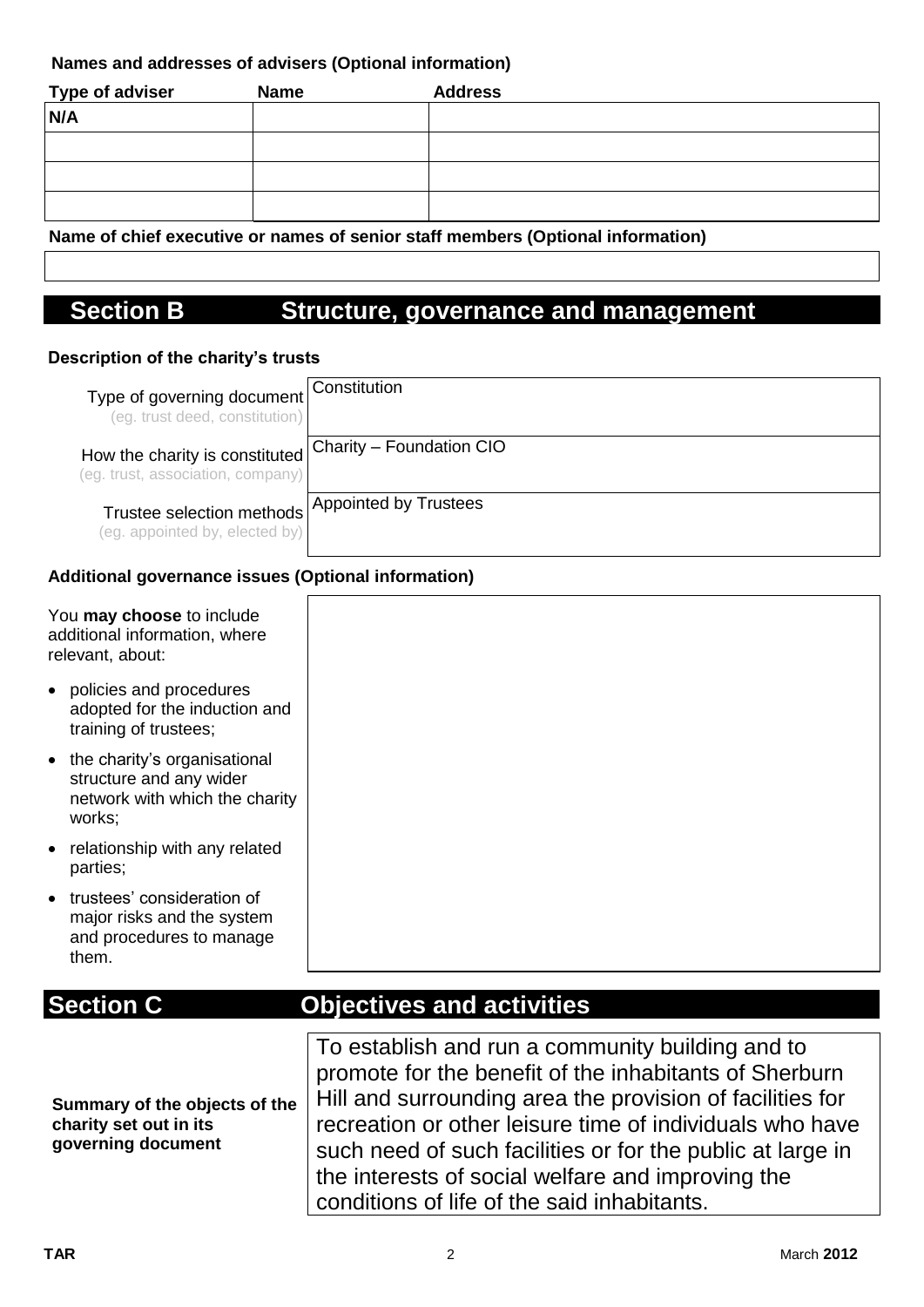|                                                                                                                                                                                                                                                                                          | Undertaken public engagement and planning in relation to the creation of<br>a new community centre within a former school building. |
|------------------------------------------------------------------------------------------------------------------------------------------------------------------------------------------------------------------------------------------------------------------------------------------|-------------------------------------------------------------------------------------------------------------------------------------|
| Summary of the main<br>activities undertaken for the<br>public benefit in relation to<br>these objects (include within<br>this section the statutory<br>declaration that trustees have<br>had regard to the guidance<br>issued by the Charity<br><b>Commission on public</b><br>benefit) |                                                                                                                                     |

## **Additional details of objectives and activities (Optional information)**

|           | You may choose to include<br>further statements, where |
|-----------|--------------------------------------------------------|
| $\bullet$ | relevant, about:<br>policy on grantmaking;             |
| $\bullet$ | policy programme related<br>investment;                |
| $\bullet$ | contribution made by<br>volunteers.                    |
|           |                                                        |
|           |                                                        |
|           |                                                        |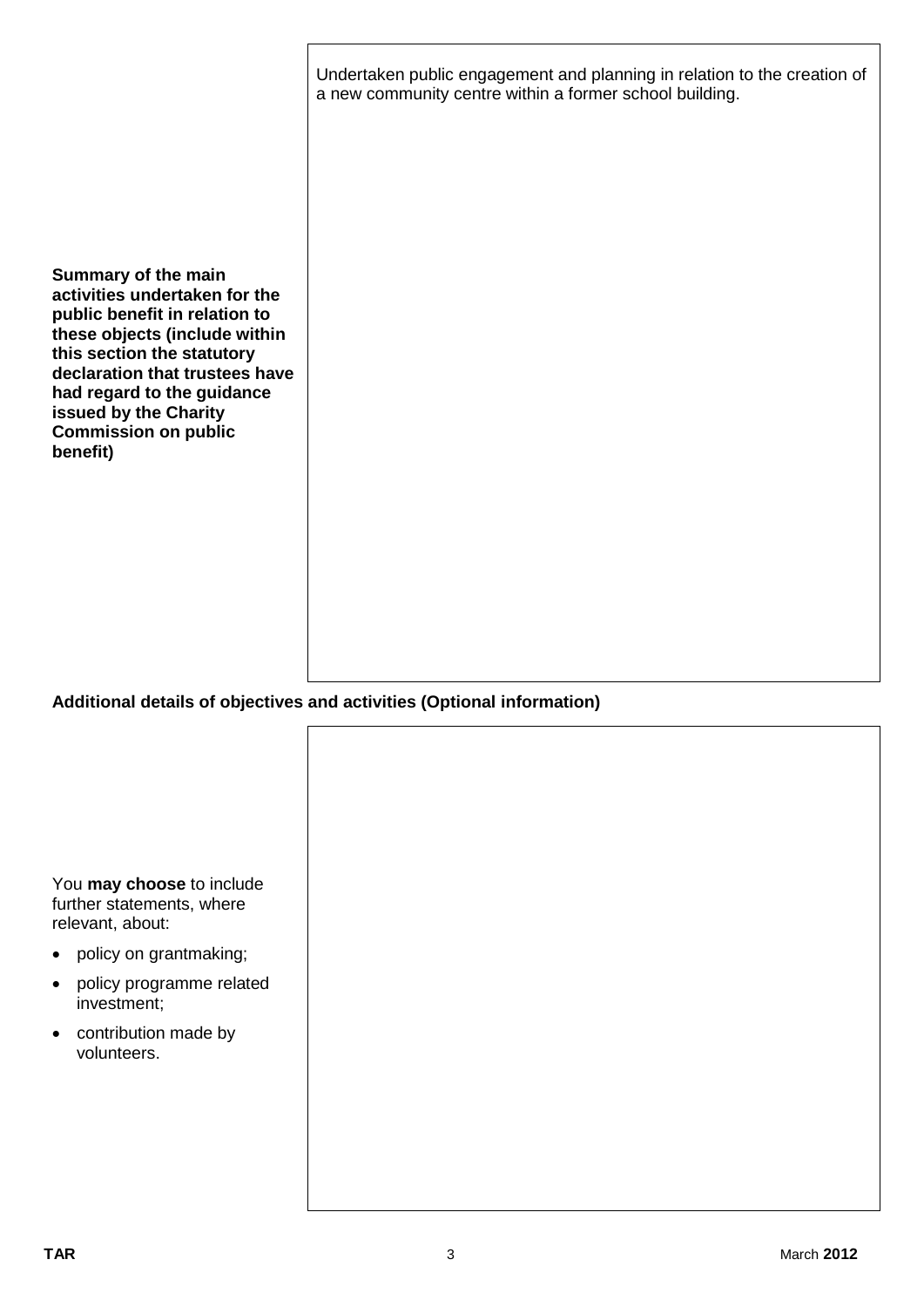**Summary of the main achievements of the charity during the year**

# Section D **Achievements and performance**

Sherburn Hill Hub has focussed this year on creating a new community centre within a former school site, including public consultation, working with partners such as Durham Area Action Partnership and Durham Sparks. Sherburn Hill Hub has also contributed towards village based activities, and funded a detached youth project in the village.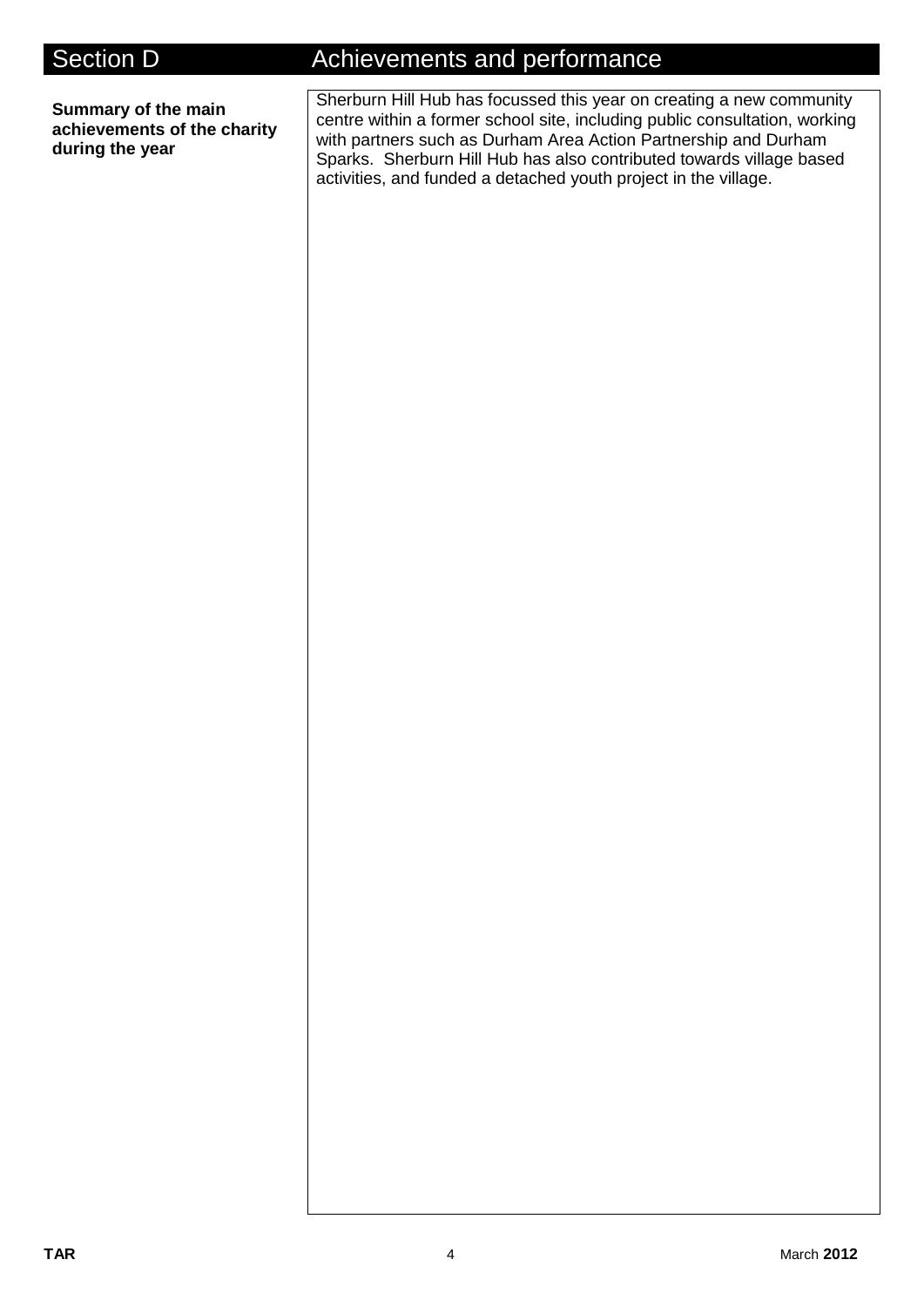| <b>Section E</b>                                                                                        | <b>Financial review</b>                                                                                                           |
|---------------------------------------------------------------------------------------------------------|-----------------------------------------------------------------------------------------------------------------------------------|
| <b>Brief statement of the</b><br>charity's policy on reserves                                           | The charity currently reserves the majority of its funds to be used towards<br>the creation or running of a new community centre. |
| Details of any funds materially<br>in deficit                                                           | N/A                                                                                                                               |
| Further financial review details (Optional information)                                                 |                                                                                                                                   |
| You may choose to include<br>additional information, where<br>relevant about:                           |                                                                                                                                   |
| the charity's principal<br>sources of funds (including<br>any fundraising);                             |                                                                                                                                   |
| how expenditure has<br>$\bullet$<br>supported the key objectives<br>of the charity;                     |                                                                                                                                   |
| investment policy and<br>$\bullet$<br>objectives including any<br>ethical investment policy<br>adopted. |                                                                                                                                   |

# **Section F Other optional information**

# **Section G** Declaration

**The trustees declare that they have approved the trustees' report above.** 

## **Signed on behalf of the charity's trustees**

| Signature(s) David Hall                          |                       |  |
|--------------------------------------------------|-----------------------|--|
| Full name(s) David Hall                          |                       |  |
| Position (eg Secretary, Chair, Treasurer<br>etc) |                       |  |
|                                                  | Date $\big  1/4/2019$ |  |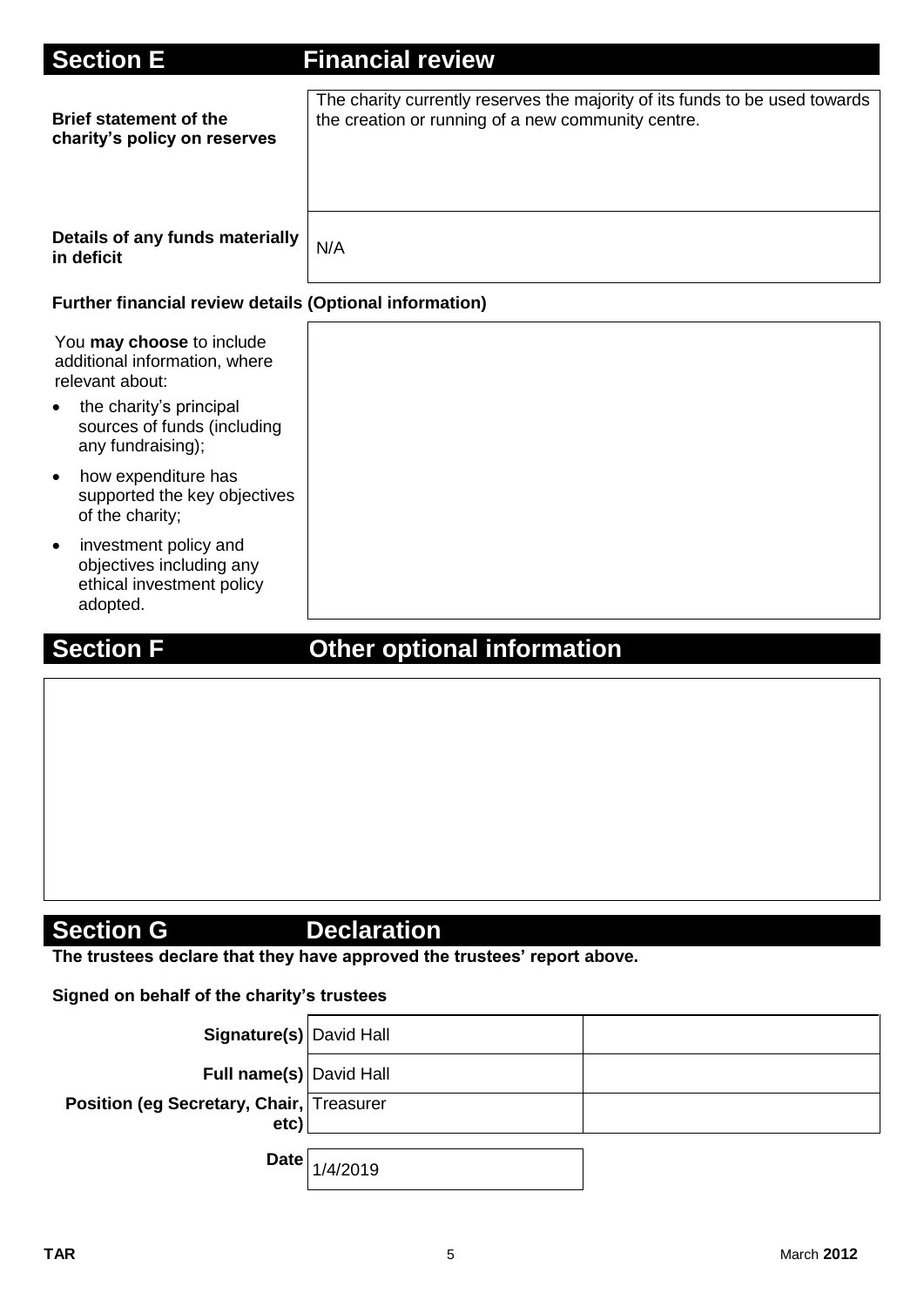| <b>CHARITY COMMISSION</b><br>FOR ENGLAND AND WALES | Sherburn Hill Hub            |                            |                           | 1161236            |                  |
|----------------------------------------------------|------------------------------|----------------------------|---------------------------|--------------------|------------------|
| <b>Receipts and payments accounts</b>              |                              |                            |                           |                    |                  |
|                                                    | For the period<br>from       | 31/03/2017                 | To                        | 01/04/2018         |                  |
| <b>Section A Receipts and payments</b>             |                              |                            |                           |                    |                  |
|                                                    | <b>Unrestricted</b><br>funds | <b>Restricted</b><br>funds | <b>Endowment</b><br>funds | <b>Total funds</b> | Last year        |
|                                                    | to the nearest<br>£          | to the nearest £           | to the nearest £          | to the nearest £   | to the nearest £ |
| <b>A1 Receipts</b>                                 |                              |                            |                           |                    |                  |
|                                                    | $\blacksquare$               | $\blacksquare$<br>٠        | ٠<br>٠                    | ٠<br>٠             | ٠                |
|                                                    | ä,                           | ٠                          | ٠                         | $\blacksquare$     | $\sim$           |
|                                                    |                              | ٠                          | ٠                         | ٠                  | ٠                |
|                                                    |                              | ٠                          | ۰                         | ٠                  | $\sim$           |
|                                                    |                              | $\blacksquare$             | $\blacksquare$            | ×.                 | $\blacksquare$   |
|                                                    |                              | ۰<br>٠                     | ٠<br>٠                    | ٠<br>٠             | ٠<br>٠           |
| <b>Sub total (Gross income for</b>                 |                              |                            |                           |                    |                  |
| AR)                                                |                              |                            |                           |                    |                  |
| A2 Asset and investment sales,                     |                              |                            |                           |                    |                  |
| (see table).                                       |                              |                            |                           |                    |                  |
|                                                    | ٠                            | ٠                          | ٠                         |                    |                  |
|                                                    | $\blacksquare$               | ٠                          | $\blacksquare$            | ÷.                 |                  |
| Sub total                                          |                              |                            |                           |                    |                  |
|                                                    |                              |                            |                           |                    |                  |
| <b>Total receipts</b>                              |                              |                            |                           |                    |                  |
|                                                    |                              |                            |                           |                    |                  |
| <b>A3 Payments</b>                                 |                              |                            |                           |                    |                  |
| Audit Fees<br><b>Bank Charges</b>                  | 150<br>72                    | ۰<br>٠                     | ٠<br>٠.                   | 150<br>72          | $\blacksquare$   |
| Storage fees of Comm equipment                     | 1,200                        | $\blacksquare$             | ٠                         | 1,200              | $\blacksquare$   |
|                                                    |                              | ٠                          | ۰.                        |                    | ٠                |
|                                                    |                              | $\blacksquare$             | ٠                         | ٠                  | $\blacksquare$   |
|                                                    |                              | $\blacksquare$             | ٠                         | ٠                  | ٠                |
|                                                    |                              | ٠                          | ٠                         | ٠                  | ٠                |
|                                                    |                              | $\blacksquare$             | ٠                         | ٠                  | ٠                |
| Sub total                                          | 1,422                        | $\blacksquare$<br>٠        | ٠<br>٠                    | 1,422              | ٠                |
|                                                    |                              |                            |                           |                    |                  |
| A4 Asset and investment                            |                              |                            |                           |                    |                  |
| purchases. (see table)                             |                              |                            |                           |                    |                  |
|                                                    |                              |                            |                           |                    |                  |
| Sub total                                          | $\blacksquare$               |                            | $\blacksquare$            |                    |                  |
|                                                    |                              |                            |                           |                    |                  |
| <b>Total payments</b>                              | 1,422                        |                            |                           | 1,422              |                  |
| Net of receipts/(payments)                         | 1,422                        |                            |                           | 1,422              |                  |
| A5 Transfers between funds                         |                              |                            | ٠                         |                    |                  |
| A6 Cash funds last year end                        | 38,153                       |                            |                           | 38,153             |                  |
| Cash funds this year end                           | 36,731                       |                            |                           | 36,731             |                  |